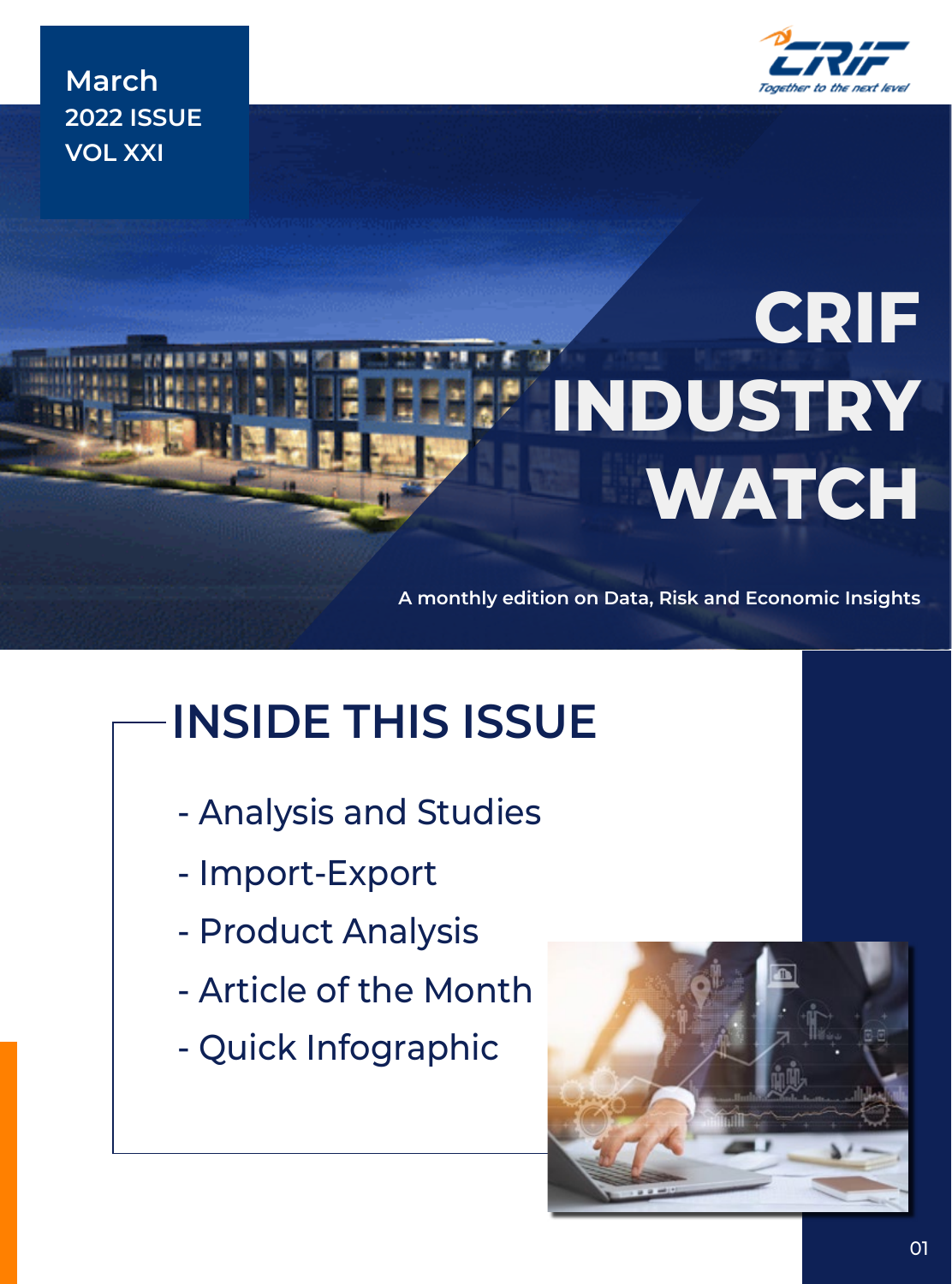## **Analysis and Studies**

### **CRIF Vision-net: Ireland Annual Review 2022**



### **TRENDS FOR 2022 -**New Opportunities for Digital Transformation

2021 was a year of continued Covid-related challenges and restrictions but also one of positive economic growth. The Irish economy, comparable to many of its EU peers, experienced particularly strong H2 growth. Overall, it recorded a 7.3% growth in domestic demand and 2022 is set to be another year of positive demand growth.

However, as we emerge from the manifold challenges of a global pandemic, 2022 will also see us confront an even bigger global challenge, namely global warming.

This scale and urgency of this challenge means that it is incumbent on all of us, particularly those of us in decision making positions or with the ability to influence decision making, to ensure it is at the forefront of our decision making in 2022. For corporates, this means investing in meaningful ESG strategies with the power to deliver tangible change, all the while ensuring that they are working toward being part of the solution to global warming, and not part of the problem.

In parallel, the effects of the Pandemic will continue to be felt across the Irish economy, with some sectors more vulnerable to continued restrictions and changing consumer behaviour than others. Where possible, we must resist the temptation to seek to return to how things were done in the past, and instead support these industries in plotting a new and prosperous way forward in the months and years ahead.

Brexit has been an underlying source of economic and political uncertainty since the 2016 referendum. In April 2021, the EU ratified the EU-UK Trade Deal. This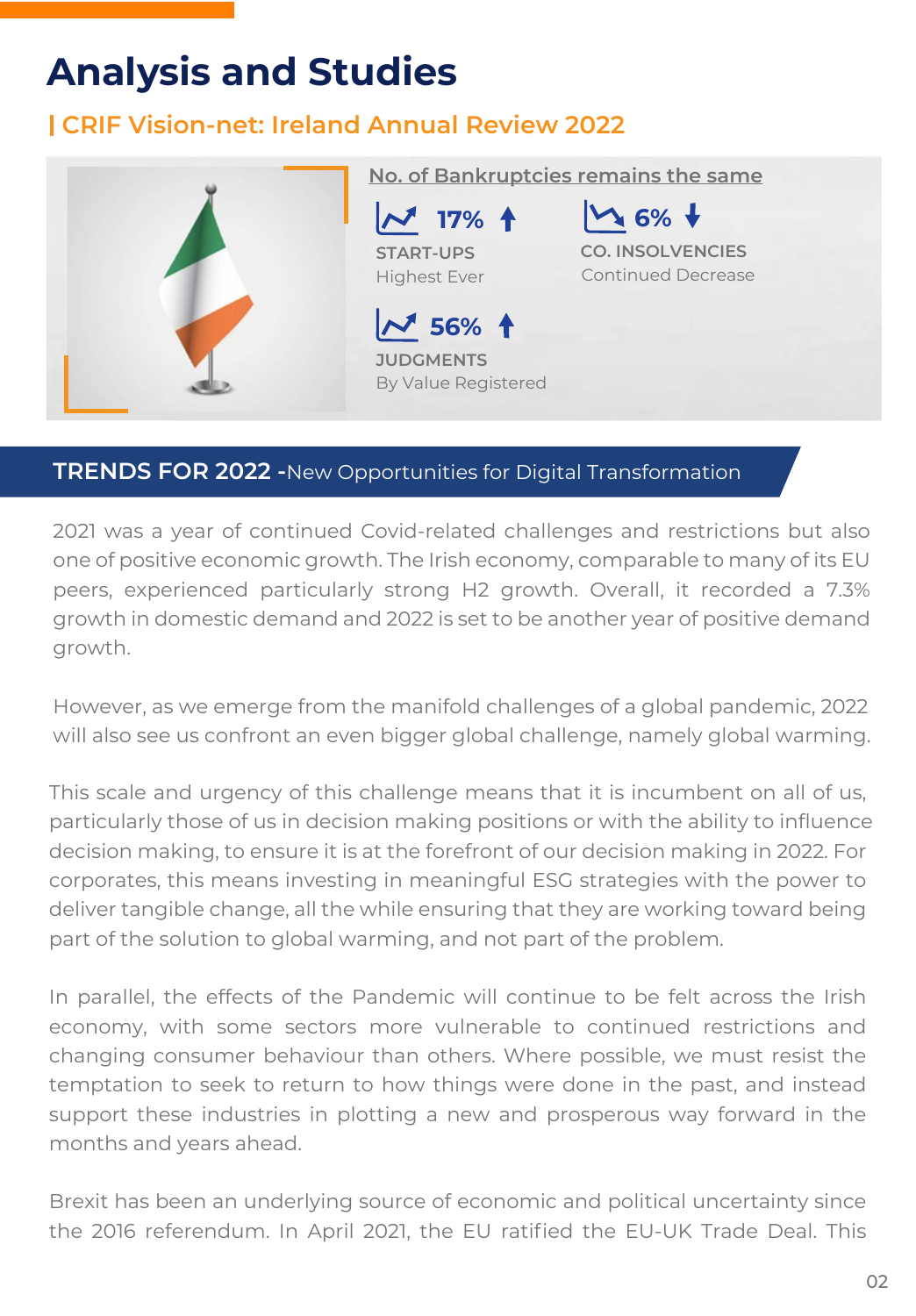development should enable the Irish and wider EU business community to approach 2022 with greater clarity and greater certainty. Ireland is now the only English-speaking EU member state and it is critical that it continues to strategically build on this USP to maximise inward investment.

Finally, this decade will be defined by exciting new opportunities for digital transformation. These new innovations will enhance how we interact with the rest of the world, both in a personal and professional capacity, and at an organisational and institution level. In a very short space of time, we have already seen how businesses have quickly evolved and adapted as their customers spend more time at home, and the impact this has had on how we interact with others, make purchases and engage with our favourite brands.

Equally, we have seen a significant rethinking of the traditional 9-5 office culture, with the widespread adoption of remote, hybrid and flexi working. People are making new choices about where they want to live and creating new expectations about flexibility, working conditions and life balance. Business processes are different, and the mix of digital/human touch is creating new opportunities. We must continue to embrace these opportunities, whilst also recognising and investing in the universal importance of human connection.



### **Company Start-Ups -** Highest number of companies ever registered

2021's start-ups grew by a large increase of 17% when compared with 2020's figures. It also reversed 2020's decrease of 4% in the number of companies registered, following the upward trend that has been seen since 2013. Ireland's new company start-up levels reached their highest point ever, recording 25,695 new companies.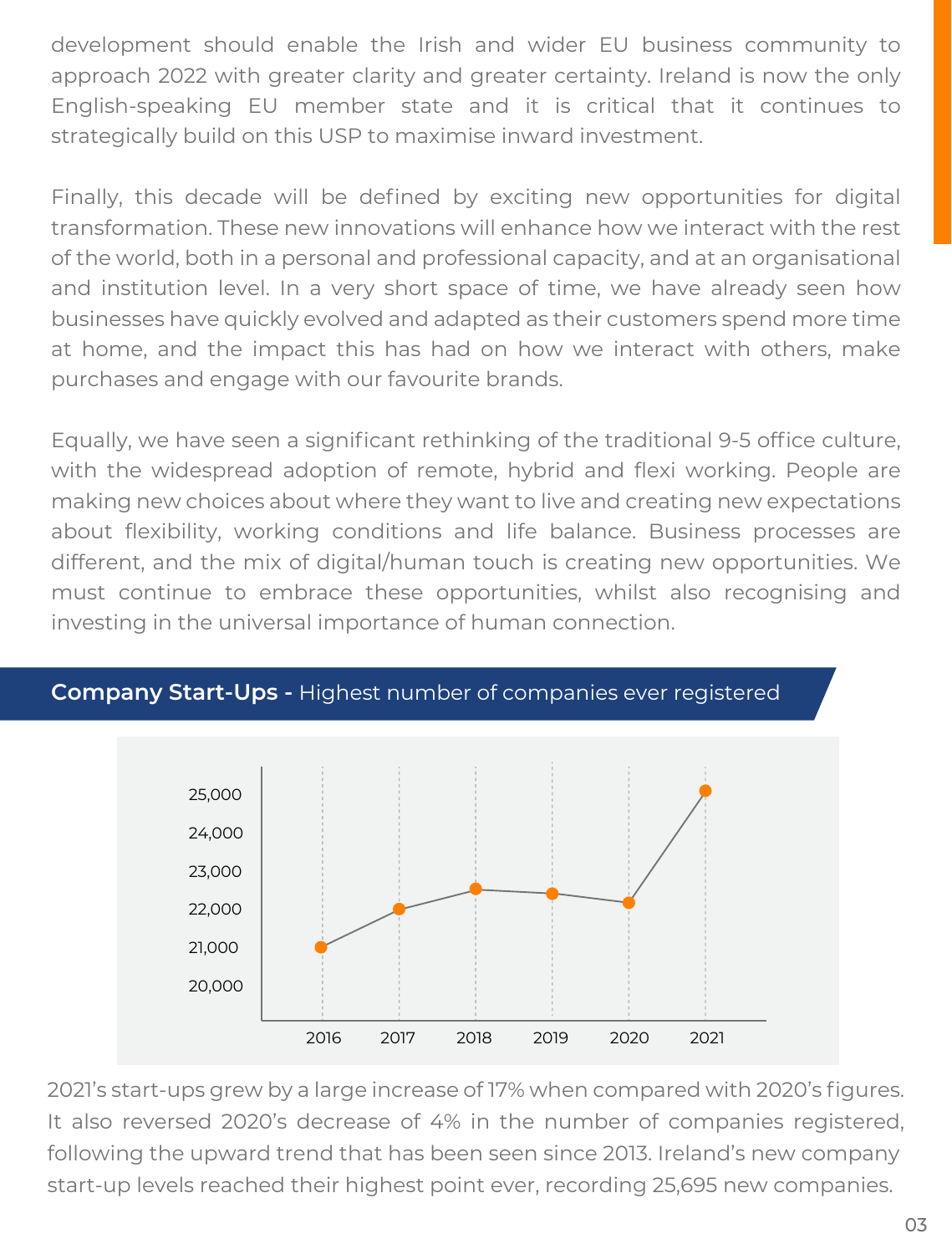### **Company Start-Ups -** 5 Key industries for start-up



- The most popular industry was professional services (Legal, Accounting & Business) which accounted for 4.592 of all company start-ups, up 4% on the previous year.
- The finance sector was the second most popular industry for start-ups in 2021. 4,195 new companies were set-up, up 27% on 2020 (4,195 vs 3,311).
- The only industry to see a decrease in start-ups in 2021 was Community, Social & Personal Services
- Which saw a decline of more than 600 new companies during the period (-26%).





- The impact, the re-introduced lockdown had on company start-ups can be seen when looking at the start-ups per month in January when only 1,518 companies were formed. However, peaking in March, there was a steep increase in start-ups over the year, despite a harsh lockdown remaining during this period.
- The second half of the year saw a usual dip in the Summer months but kept steady until December - with a total of 11,743 companies formed in H2, compared to a staggering 13,952 in H1.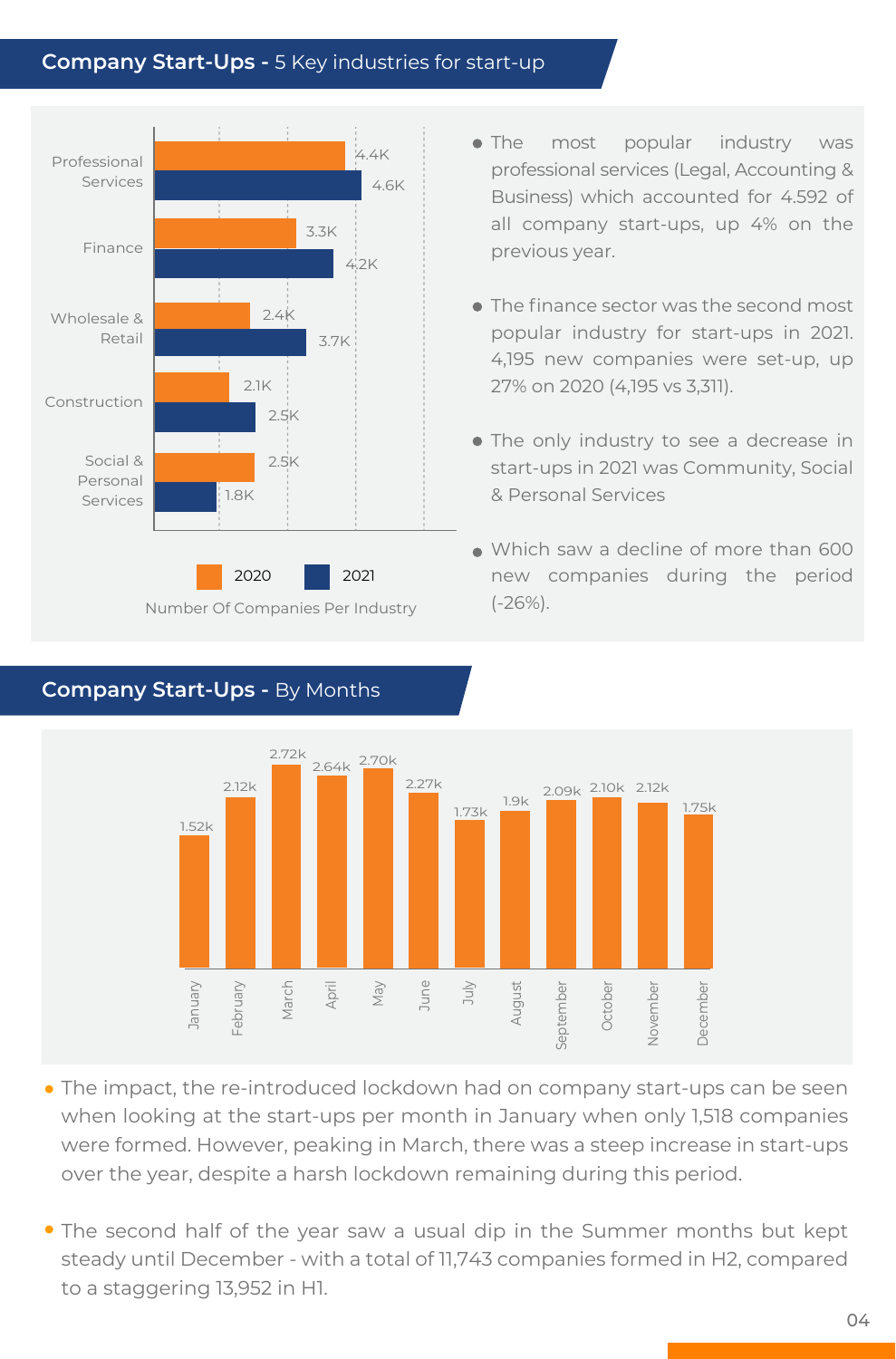### **Business Name Start-Ups -** Continued increase from 2020



- In total, 48,295 companies and businesses were registered in Ireland last year up 10% on 2020 thanks to the 17% increase in company start-ups and 2% increase in business registrations (22,600 vs 21,168)
- For the second year in a row, there has been an increase in business registrations. From 2017 this number was decreasing until last year which saw 6% increase on 2019's figure.
- This increase could be attributed to existing businesses needing to diversify, as well as more people setting up businesses after becoming unemployed due to the pandemic. This 'Necessity-Led Entrepreneurship' was seen in the last recession.

### **Hottest Counties: Ireland -** Start-ups-by Location



- Dublin was the most popular location for company start-ups (11,815). Cork, Galway, Kildare and Meath make up the remainder of the Top 5, the same as 2020.
- Cork in second place had 2,504 start-ups, up 17% compared to 2020 (2,134).
- Galway, Kildare and Meath accounted for 2,800 company start-ups between them.
- **Sligo, Wexford and Leitrim saw the** largest percentage increase in start-ups when compared with 2021 (29%, 26% & 24% respectively).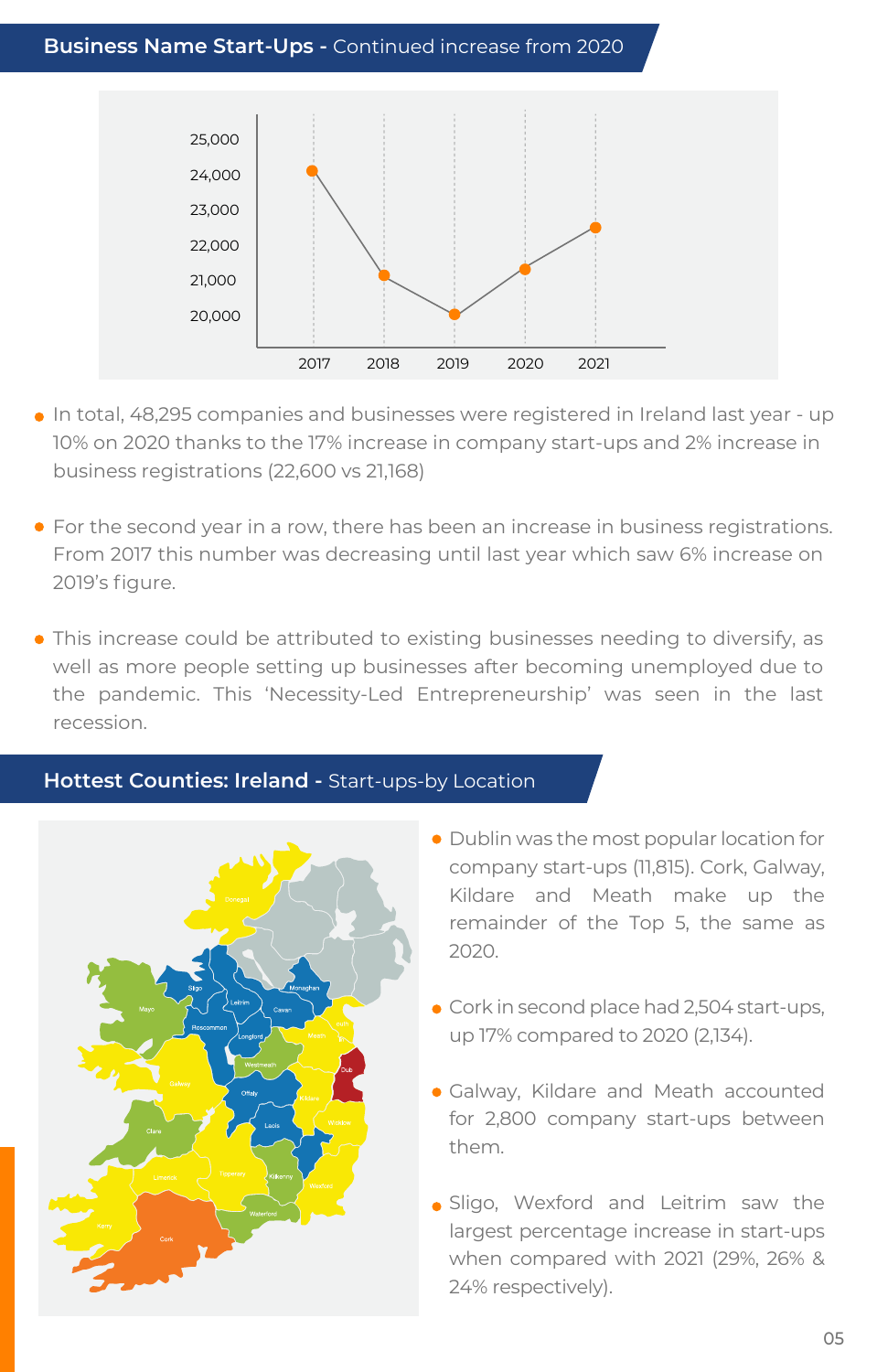

### **Start-Ups Vs. Closures -** Company start-ups vs Company Closures

12,410 Irish companies were dissolved in 2021 which is up 37% on last year's figure (9,081). It should be noted that most companies can be dissolved for reasons other than insolvency - e.g. a company reaching the natural end of its life.



| <b>YEAR</b> | <b>START-UPS</b> | <b>CLOSURES</b> | <b>DIFF P.Y</b> |
|-------------|------------------|-----------------|-----------------|
| 2021        | 25,695           | 12,410          | 13,285          |
| 2020        | 21,926           | 9,081           | 12,845          |
| 2019        | 22,796           | 12,670          | 10,126          |
| 2018        | 22,517           | 14,188          | 8,329           |
| 2017        | 22,408           | 12,287          | 10,121          |

- Company start-ups have outnumbered company closures for the past 12 years.
- Last year saw Irish company start-ups exceed company closures by 13,285 entities.
- However, there was a large 37% increase in dissolved companies compared with 2020 (12,410 vs 9,081).



- With over 265,000 companies now trading as normal in Ireland, this represents a 6% net gain in companies.
- 18% of companies closed before completing 4 years in business. Almost half closed by year 10.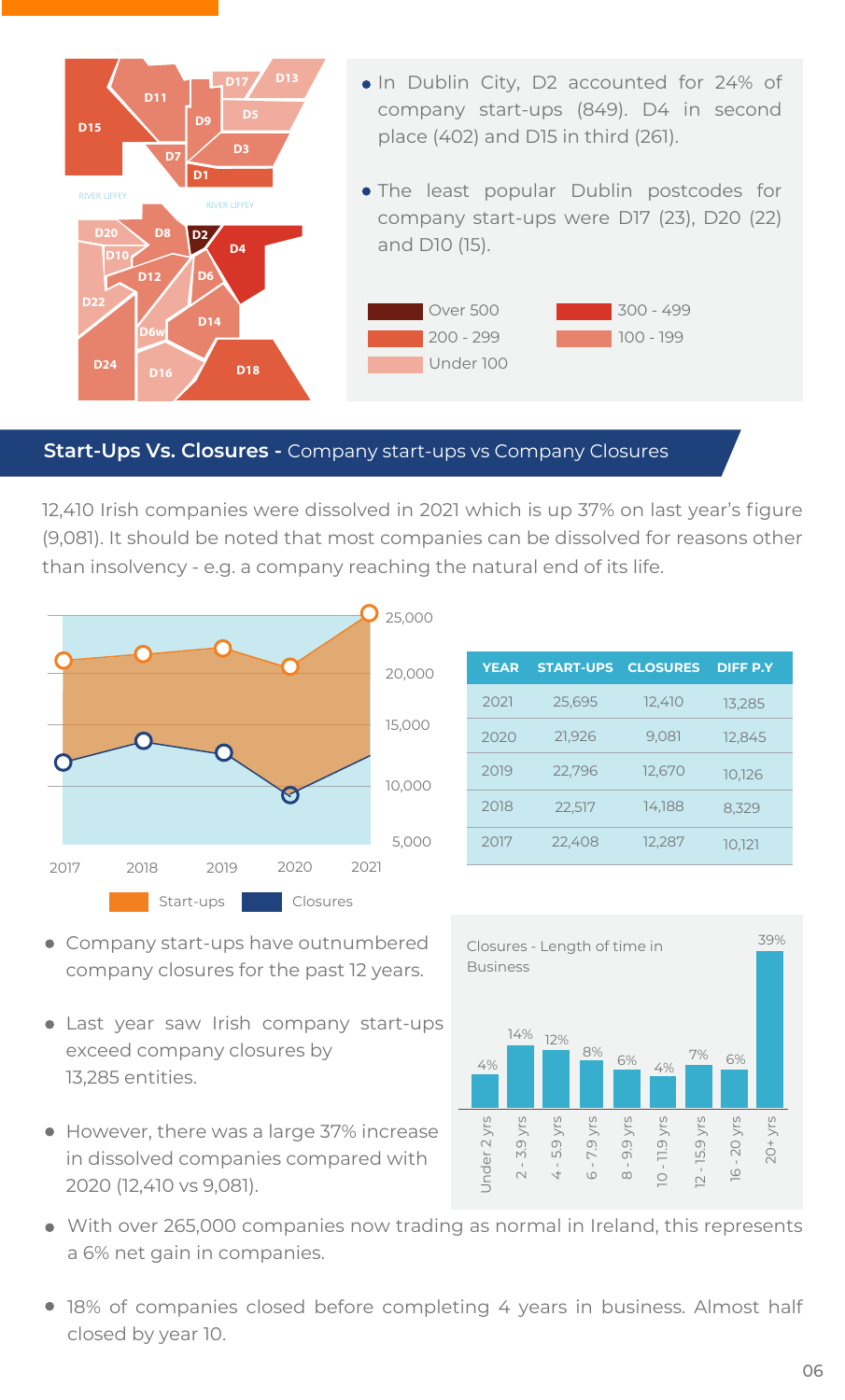

The overall insolvency rate for 2020 was down 6% compared to 2020, totalling 444 insolvencies for the year.



2021's company insolvency figure is down 6% on the previous year. The largest numbers of insolvencies were recorded in the month of February, with a total of 97 insolvencies

The most insolvent sector was professional services (80), down by 1 insolvency. There was an average of 37 companies with an insolvency notice, per month in 2021 (compared to 39 per month in 2020).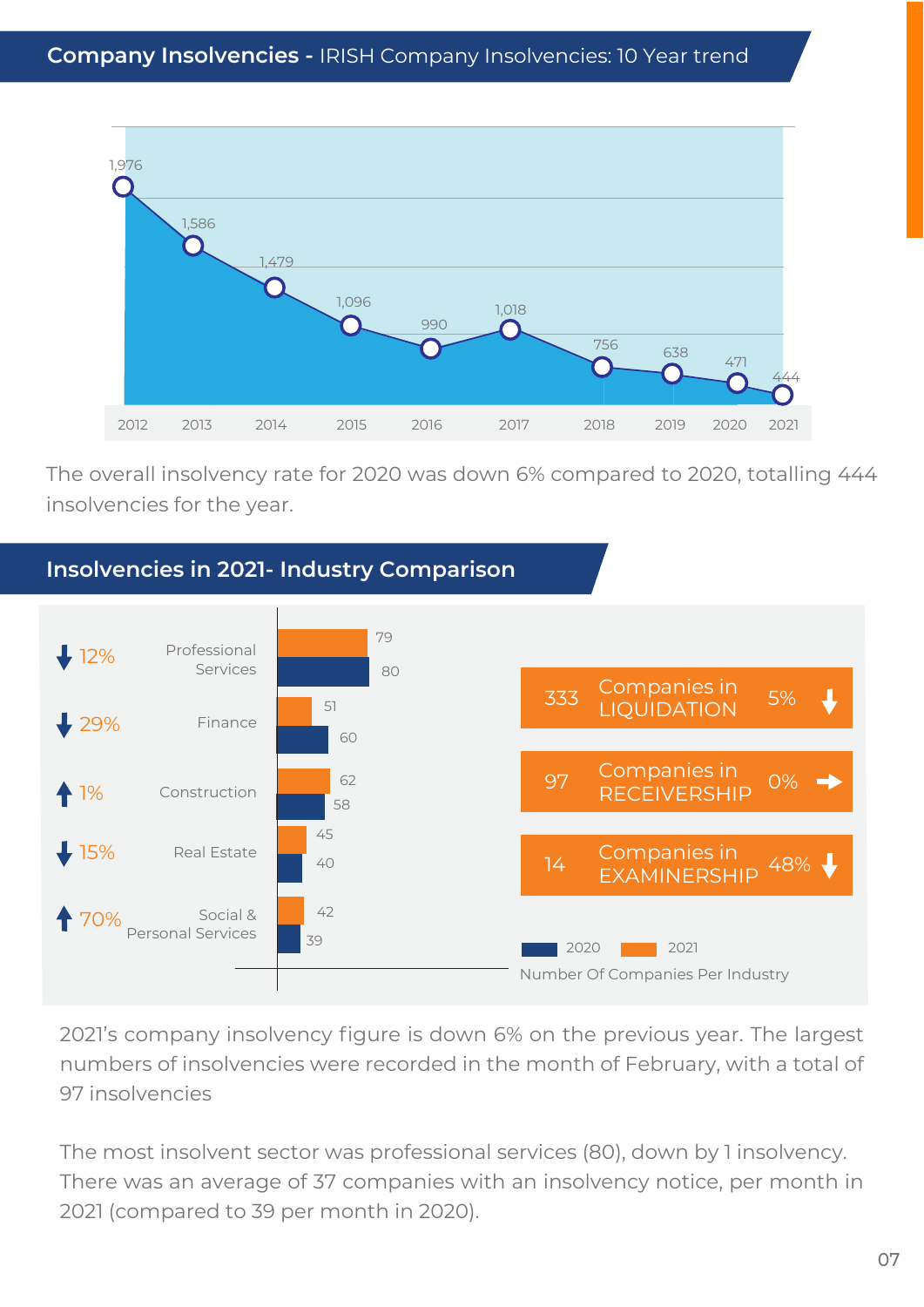### **Bad Debt Judgments -** Increase from Low point of 2020



The value of Judgments registered in 2021 increased by 56% compared to 2020.

The number of judgements however remained similar with a small 0.6% increase compared to 2020 (1,329 vs 1,321).

| <b>CONSUMER JUDGMENTS</b> |                |       |  |
|---------------------------|----------------|-------|--|
| YFAR                      | VAI UF         | NO.   |  |
| 2021                      | €.56m          | 865   |  |
| 2020                      | $\epsilon$ 37m | 876   |  |
| 2019                      | €163 $m$       | 2,329 |  |
| 2018                      | €259m          | 1.949 |  |

|      | <b>ONSUMER JUDGMENTS</b> |       |
|------|--------------------------|-------|
| YFAR | <b>VALUE</b>             | NO.   |
| 2021 | €56 $m$                  | 865   |
| 2020 | €37 $m$                  | 876   |
| 2019 | €163m                    | 2,329 |
| 2018 | €259m                    | 1,949 |

#### **Average Value of bad debt judgments**

Against Individuals Against Companies Combined

| €64.7K           |
|------------------|
| $\epsilon$ 23.7K |
| €50.4K           |

Collector General (Limerick) - € 1.1m Collector General (Limerick) - €2.5m

Consumer Judgments - Top Plaintiff Commercial Judgments - Top Plaintiff

### **Entrepreneurial Spirit -** First time Directors



- 65% of Directors appointed in 2021 were first time directors. In terms of the gender breakdown, we see that 69% of first time directors in 2021 are Males and 31% are Females.
- The average age of first time directors is now approximately 43.5 years of age. This has increased very slightly since 2020 when the average age was 42.2 Years.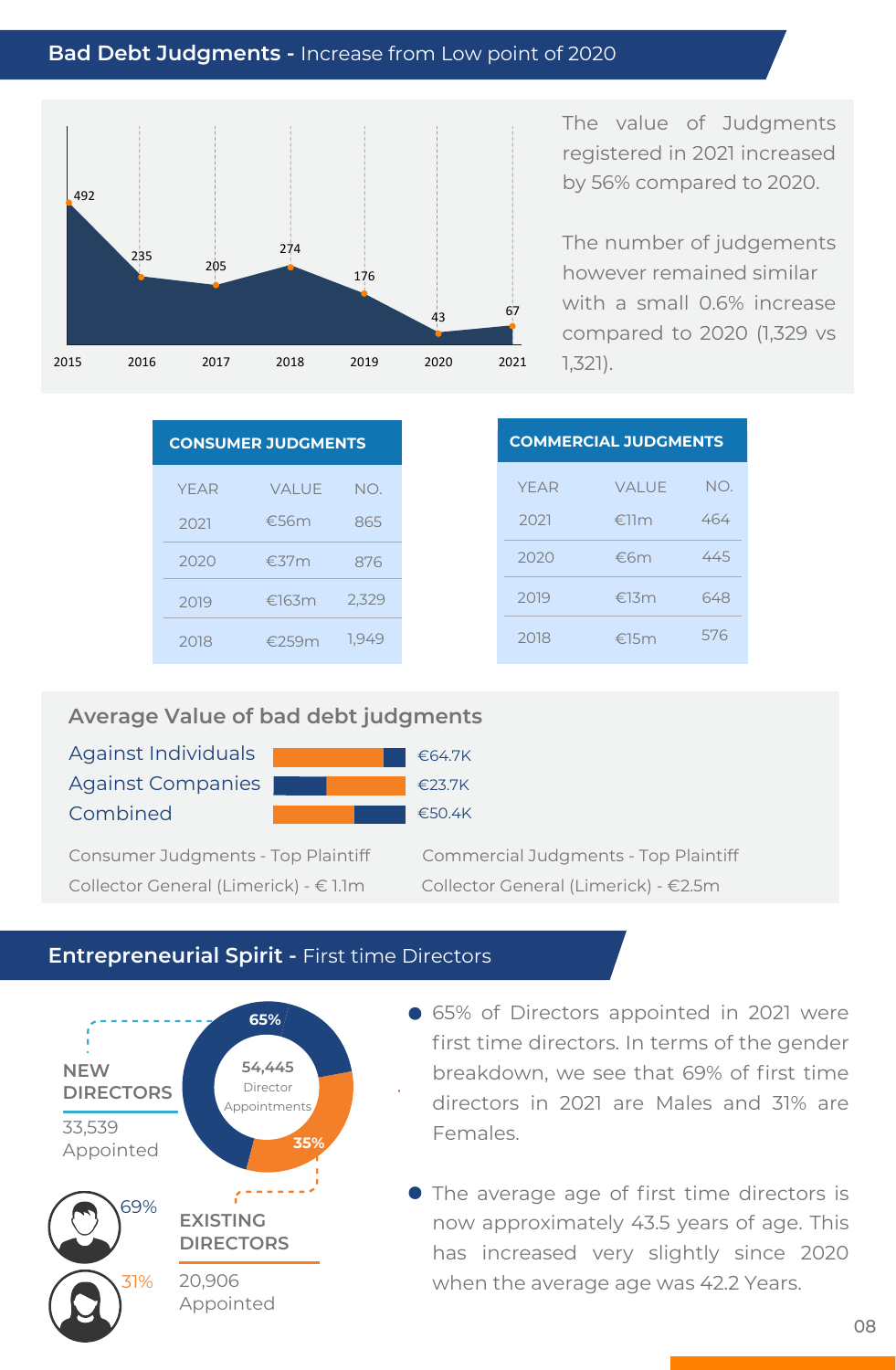### **The Future of KYC -** There's a better way to manage KYC & it's called Digitalhub

DigitalHub delivers an amazing, hassle-free, and fully digital onboarding experience to your customers, with lower costs, faster approvals and better, more automated processes on our end-to-end KYC and risk platform.





DigitalHub combines 4 services into one beautiful, hassle-free digital workflow, covering each step of the KYC process:

KYC Check (Customer Pre screen) PEP & Sanctions Check Digital ID Capture & Store Customer Risk Evaluation (PSD2 Link2Bank)

#### **Top European Markets -** Where IRISH companies are selling into

Like many, if your business is looking for new markets to sell into, here's a snapshot of the top European markets other Irish companies are trading into:

> % Of Total Irish Exports EXPORTS (EUR) BILLION

You can search over 200m companies worldwide from within your CRIFVision-net account!

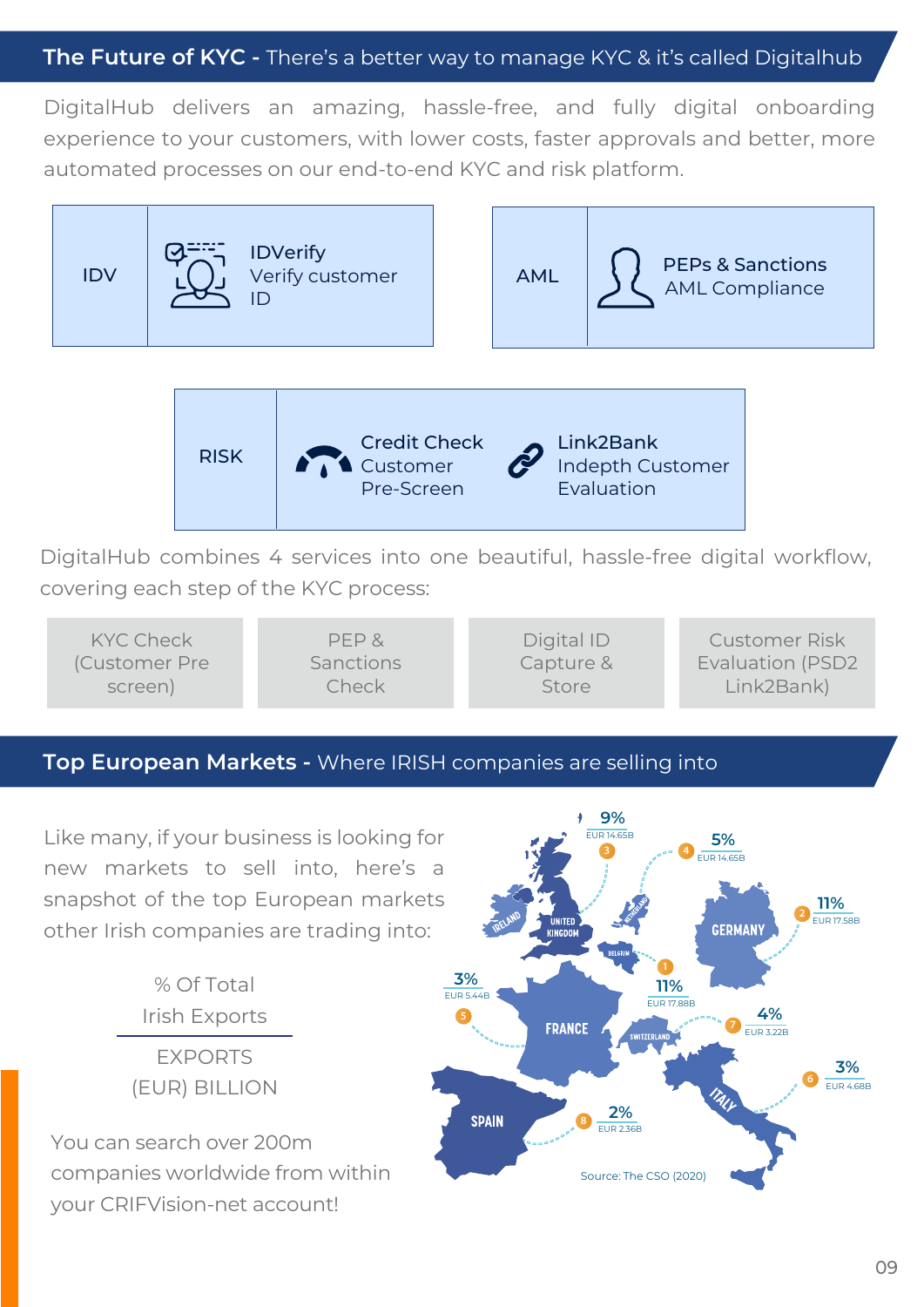### **Unpaid Debts -** Total bad debts in Ireland 2021



\*The bad debt from Personal Insolvency and Bankruptcies figures are representative of H2 2020 and H1 2021.

### **Bankruptcy -** Personal Insolvency

199 bankruptcy cases were recorded in 2021 - an increase of 55% compared to the same period in 2020.

| Period | <b>NO. OF BANKRUPTCIES</b> | <b>DIFF</b>        |
|--------|----------------------------|--------------------|
| 2021   | 200                        | $+71$ $+$          |
| 2020   | 129                        | $-129 +$           |
| 2019   | 258                        | $-96 +$            |
| 2018   | 354                        | $-113 +$           |
| 2017   | 467                        | $-56$ $\downarrow$ |

Qualifying Debt from Bankruptcies 2021 - €472m

Companies and business managers are encouraged to fully risk check customers to minimise exposure to bad debts.

### **Personal Insolvency -** Vehicle Breakdown

There was a 13% decrease in approved Insolvency Arrangements in H1 2021 compared with H2 2020.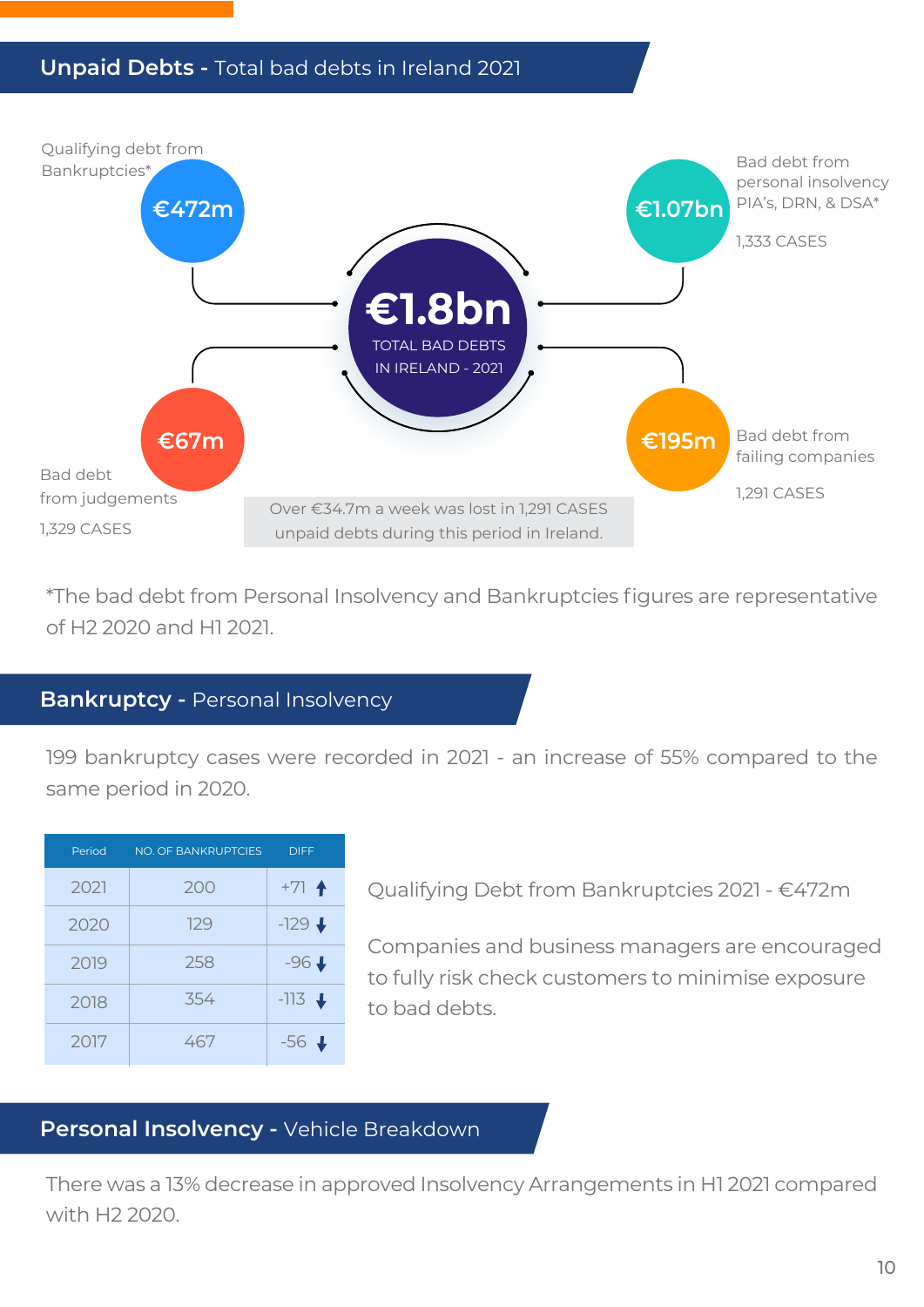| PERSONAL INSOLVENCY - H1 2021 v H2 2020 |                                |                                            |                 |             |  |  |
|-----------------------------------------|--------------------------------|--------------------------------------------|-----------------|-------------|--|--|
| <b>INSOLVENCY TYPE</b>                  | H1 2021<br><b>NO. OF CASES</b> | H <sub>2</sub> 2020<br><b>NO. OF CASES</b> | <b>MOVEMENT</b> | <b>DIFF</b> |  |  |
| <b>Protective Certificates</b>          | 616                            | 750                                        | $-134 +$        | $-18%$      |  |  |
| <b>Approved Arrangements</b>            |                                |                                            |                 |             |  |  |
| Personal Insolvency Arrangements        | 492                            | 585                                        | $-93 +$         | $-16%$      |  |  |
| Debt Settlement Arrangements            | 38                             | 66                                         | $-28 +$         | $-42%$      |  |  |
| Debt Relief Notices                     | 92                             | 60                                         | $+32 +$         | $+53%$      |  |  |
| <b>Totals</b>                           | 622                            | 711                                        | $-89 +$         | $-13%$      |  |  |

In the year from 1st July 2020 to 31st Jun 2021 there were 1,333 approved insolvency arrangements.

### **Personal Insolvency Vehicles**

While they still often represent a point of last resort, the options available to individuals unable to meet debts as they fall due, are much greater today in Ireland than just a few years ago. The right option or vehicle will often depend on the overall level of debt and the way it is secured. The Insolvency Service of Ireland offer various arrangements to best suit the needs of their applicants.

- 616 individuals sought a Protective Certificate to protect their assets during H1 2021, a 18% decrease compared to H2 2020.
- Personal Insolvency Arrangements decreased by 16%, Debt Settlement Arrangements by 42%, while Debt Relief Notices increased by 53%.



### **CRIFVision-net, is a leading provider of business data.**

Our cutting-edge information services enable our clients to make better decisions in relation to AML, credit assessment, risk management, customer insight and anti-fraud.

With CRIFVision-net, you can expect exceptional expertise in accessing the very latest real-time data on Irish and UK companies. This coupled with over 30 years researching and reporting on businesses, has led our service to be ranked as one of the leading information agencies in Ireland.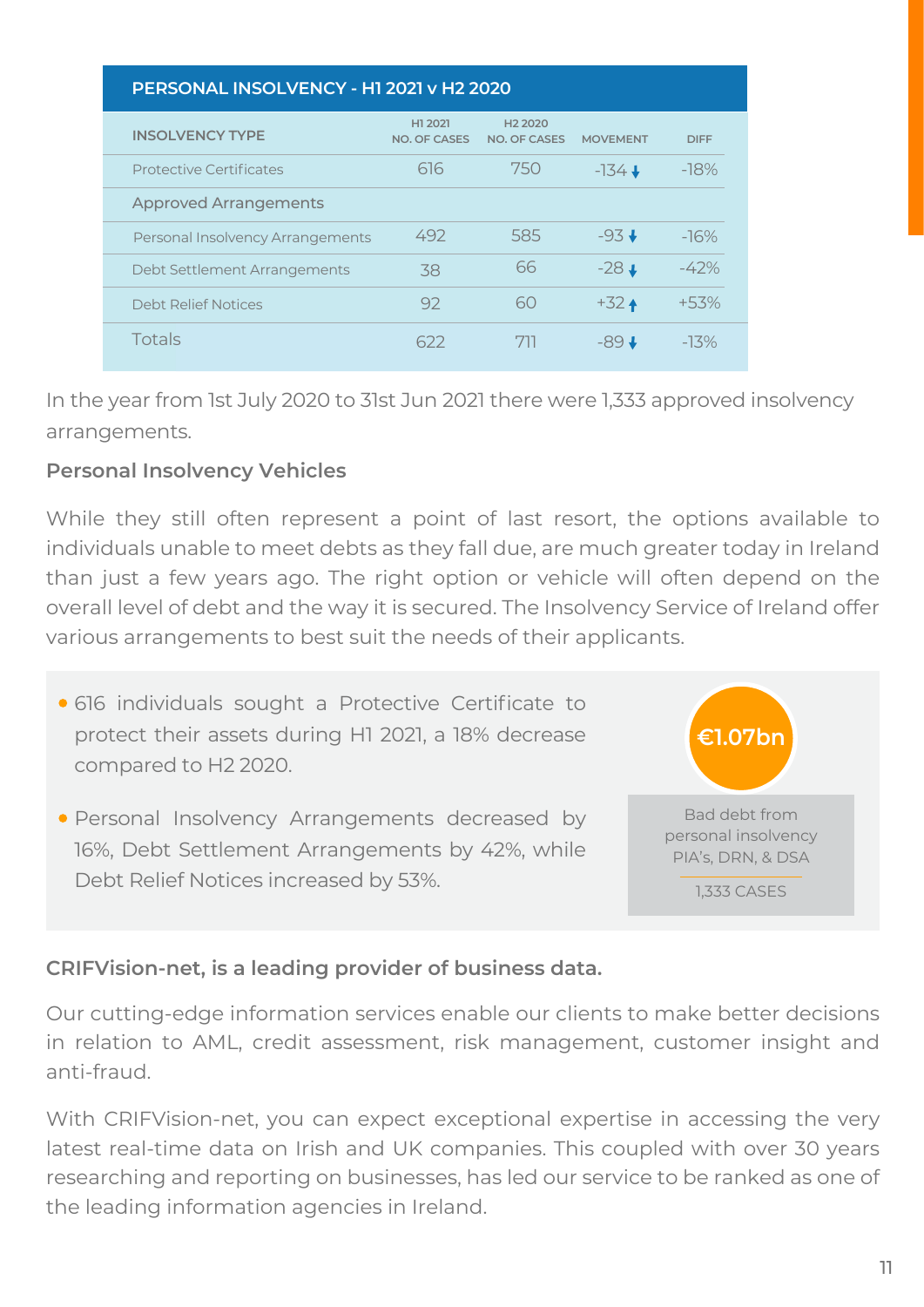In any single business day the majority of top professional service firms, financial institutions, media outlets, and over 10,000 business managers use and trust CRIFVision-net data in their business processes.

Our information solutions are flexible and tailored to our customers' needs and budgets, ensuring entities across the business spectrum, from SMEs to large enterprise organisations such as banks and insurance companies alike, can enjoy access to the latest insights and reports on their customers, competitors and suppliers, to help enhance their decisions and protect and grow their business.

### **Import-Export Snapshot**

### **Nigeria - Focus on Economy and Trade (2021)**



### **The country**

Nigeria's gross domestic product (GDP) grew 3.4 percent in 2021, the strongest growth since 2014, when the country registered an incredible 6.3% increase. It is the most popular country of the OPEC zone with more than 200 million inhabitants.

Squeezing the data into quarters, data show that Nigeria GDP grew by a 3.98% YoY in real terms in the fourth quarter and showed a sustained positive improvement since the recession felt under the Covid-19 pandemic. The 2020 recession was the second in five years, with the other one in 2016: the economic situation in the last years has not been stable.

### **What are the main trends of the last year?**

Well, first of all inflation decreased month-by-month, going from approximately 18-19% in January 2021 to around 15% in December. Even with the decrease of inflation, however, the nation continued to record increase in food prices.

What is important to be underlined however is that the national unemployment rate rose to above 33%, translating to some 23 million people: the rate is one of the highest in the world. Clearly, this aspect was made worse by the pandemic. Between 2015 and 2021, Nigeria's unemployment rate has more than tripled.

### **What about Trade, instead?**

For 2020, the trade deficit amounted to -22 Billion Dollars, from a +7.27 Billion in 2019. In Q3, Nigeria's foreign trade grew 10.4%, more than +58% than Q3 of 2020.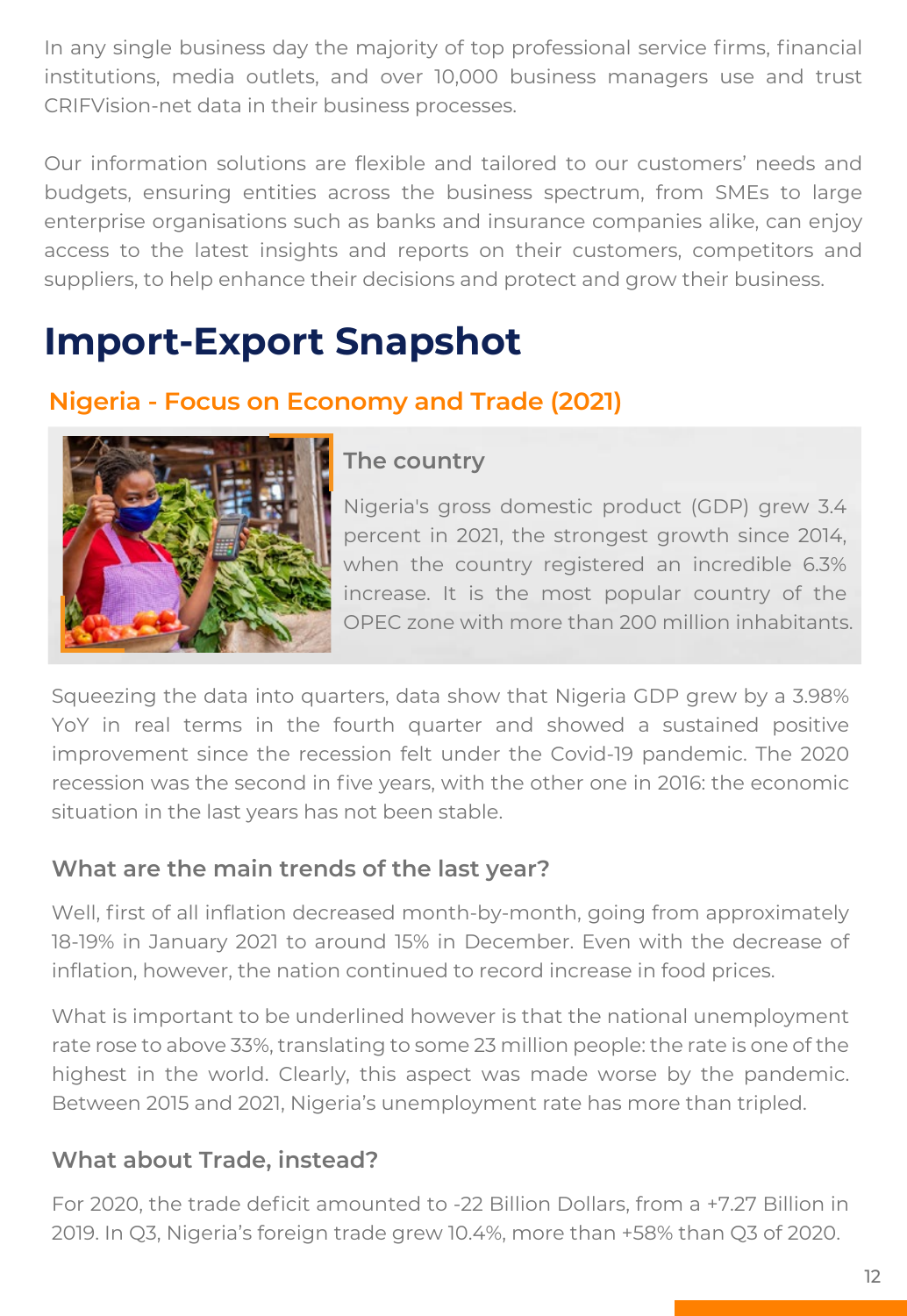### **A quick glance at Nigeria's trade data**

Trade deficit 2020:- -22 Billion Dollars Trade in Q3 of 2021: +10.4%, 58% more than the previous year's

**Top exports:** Mineral fuels, Oils products (89%) **Main destinations:** Europe, Asia

**Top imports:** Machinery (19%), Mineral fuels (15%) and Vehicles (10%). **Top import partners:** China, USA, India



The top exports of the country in 2020 were: Mineral fuels, oils and distillation products (89%), ships and boats (6%), and others. Crude oil among the first category is the most common export, a proof of the country's richness of natural resources. The country exports these products above all to Europe and Asia.

The top imports of the country are: machinery (19%), mineral fuels and oils (15%), and vehicles (10%). These three make up more than \$20 Billions of import expenses.

## **Product Analysis**

### **Frozen Vegetables - EU Market Analysis**



### **Introduction about the product**

Frozen vegetables are prepared by freezing fresh vegetables with the appropriate maturity for processing. These goods are divided into subcategories, and traded separately. For example, in the Harmonized System frozen olives, frozen spinach, frozen mushrooms, can be found with different codes and thereby traded separately. Normally these products are traded without any ingredient added.

### **EU Market for frozen vegetables**

Europe is the biggest player in the frozen vegetables global trade. In fact, EU countries appear as the first importers of these products, accounting for around half of global imports. What data show is that a large part of these imports are part of intra-EU trade.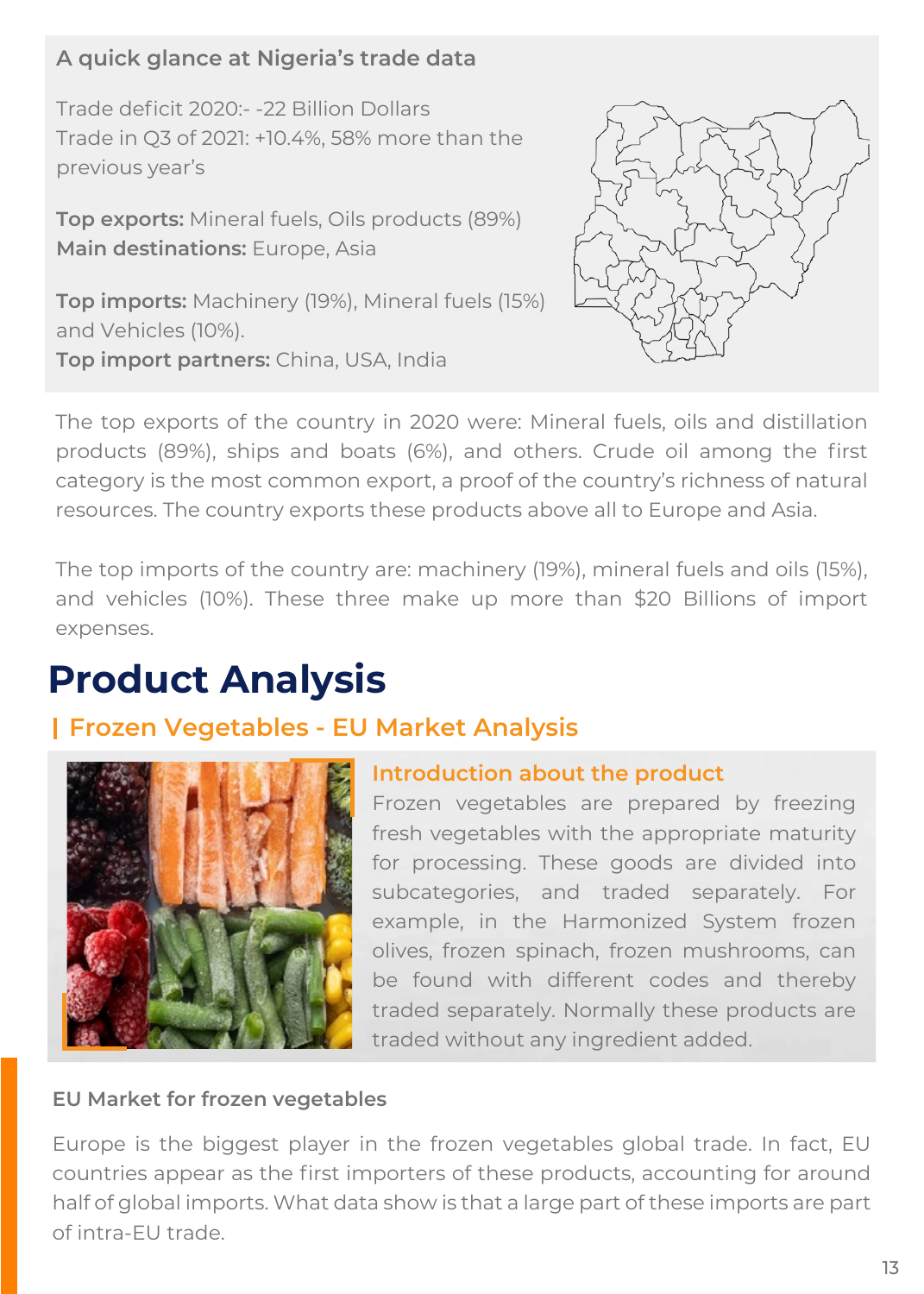Intra-European imports of frozen vegetables have increased annually by an average of 3% in volume in the period of 2014-2018. In 2018 the total amount touched a value of €3.3 billion and a quantity of 3.4 million tonnes. Instead, imports of frozen vegetables from developing countries and the rest of the world remained low and saw no growth.

Among European countries, the main importers of frozen vegetables are Germany and France, respectively with €582 million and €567 million in total in 2018. Right after come Belgium, Spain, UK, Italy and the Netherlands.

### **Main trends and future growth opportunities**

There are two main trends involving the industry that are expected to increase demand for these products: the growing need for 'ready to eat' or 'easy to prepare' food, and for vegan and vegetarian meal solutions.

These tendencies will allow a steady and stable growth: in the next five years, the EU market will possibly increase with an annual growth rate of 2-4%. In addition, prices are expected to remain stable in the medium to long term; to such extent, the European Union financially supports local farmers with various subsidies.

Finally, data show that the European market has the highest number of innovations in the frozen fruit and vegetables industry, with 44% of total world's patents in this sector. This is an encouraging proof of the possibilities of the EU market to further develop in this sector.

### **Frozen Vegetables - Some Data for EU**

(About 2014-2018)

- Intra-EU imports increased annually by 3% in volume
- Total amount of the last year: €3.3 billion
- Total quantity for last year: 3.4 million tonnes
- Germany imports value: €582 million
- France imports value: €567 million



### About the future...

- Expected stable growth of 2-4% annually in the next 5 years
- Prices expected to be stable
- EU accounted for the 44% of the total world's patents in this sector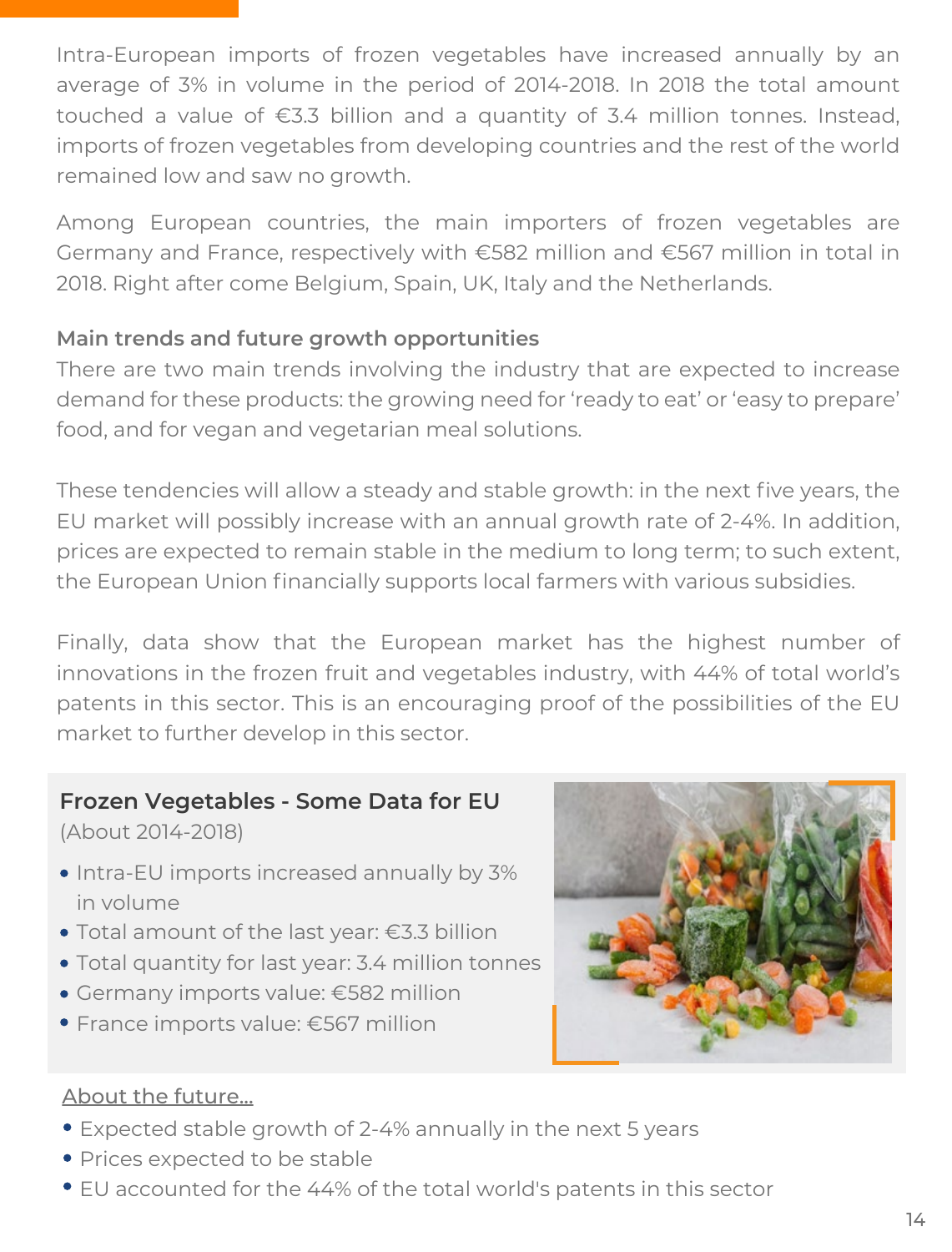# **Article of the Month**

### **China - An overview on economy and business environment**

China is the world's most populous country. It also has the longest continuous history of any country in the world, more than 3,500 years of written history and originated many of the foundations of the modern world. The People's Republic of China was founded in 1949. Since 1979, when the country opened up to foreign trade and investment and implemented freemarket reforms, China has been among the world's fastest-growing economies, with real annual gross domestic product (GDP) growth averaging 9.5% through 2018. This powerful growth, has been described by the World Bank as "the fastest sustained expansion by a major economy in history."

China is now one of the biggest investors overseas and is pursuing an increasingly forceful foreign and defense policy. A lot of the complex development challenges that China faces affect other countries, like transitioning to a new growth model, building a cost-effective health system, and promoting a lower carbon energy path. China has a very big influence on other emerging economies thanks to trade and investment.



2021 was a significant and critical year in China, with new regulations marking crucially important changes to key industries and areas of society. At the same time, the economic pressure due to the occasional Covid-19 outbreaks, the supply chain crisis, high commodity prices, and natural disasters had an impact on the second half of 2021.

China's economic outlook for 2022 is predicted to be relatively favourable with GDP growth higher than the global average. However, sustained pressure from possible Covid-19 outbreaks and supply chain obstructions will continue to have an impact. To fight the economic pressures, China will place particular importance on economic stability and recovery, adopting fiscal and monetary policies to push growth in strategic economy sectors. China is also expected to continue its 'zero-Covid' strategy during all 2022 and even with possible economic slowdown and closed borders, international trade is reaching record peaks and foreign companies maintain an optimistic outlook and when compared to the economic outlook of the rest of the world, China is still in a relatively strong position.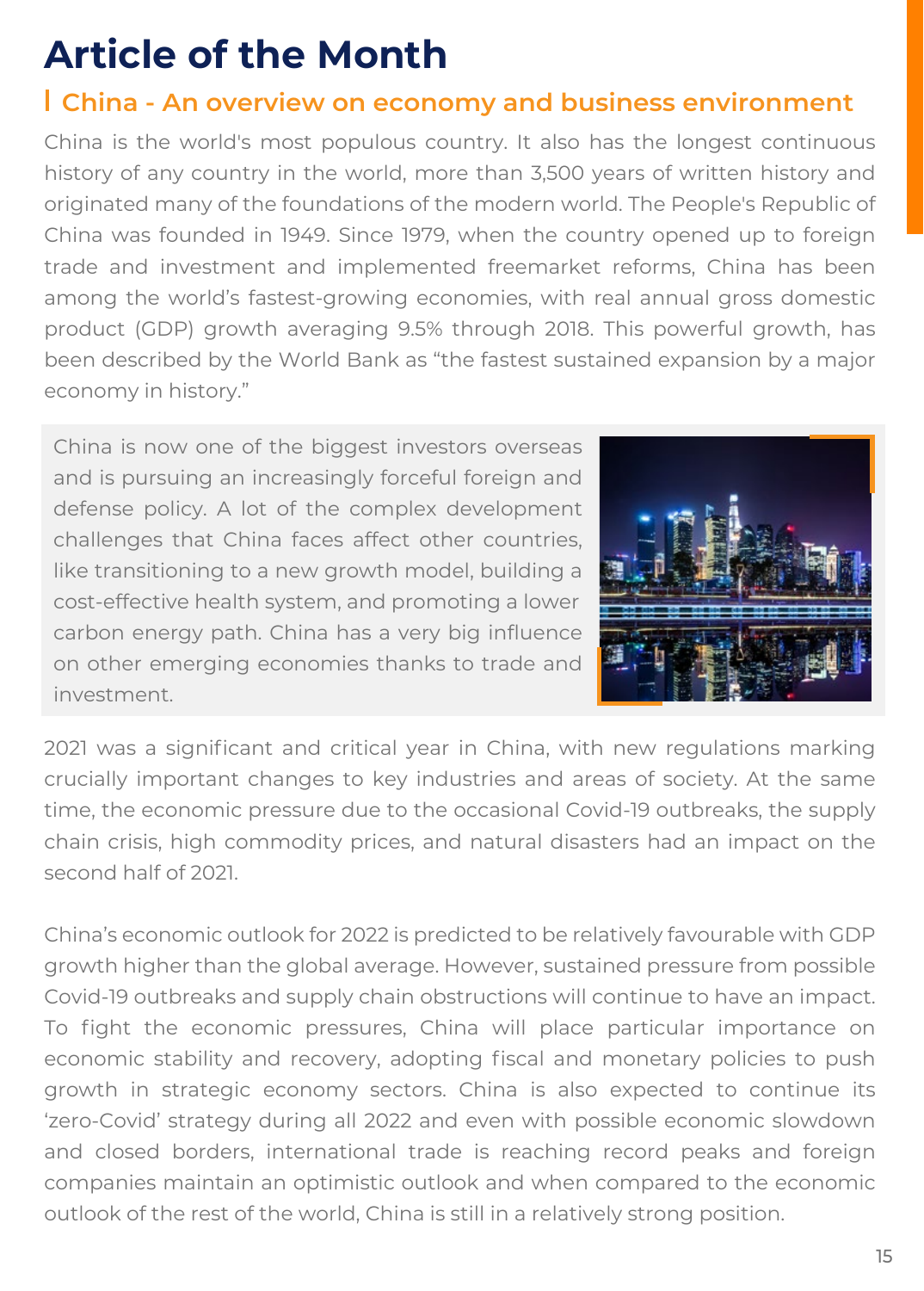

The first quarter of 2002 is also important for China thanks to the Beijing 2022 Olympic Winter Games which presents not just top sports performance. It's also a futuristic tech event and an appealing call to winter sports, which helps drive the economic growth. The popularity of winter sports have also promoted the sports and tourism market, even in places with a warm climate. People is also spending more on winter sports shopping and tourism. Statistics on ecommerce platforms, showed a big increase from previous years in skiing and skating equipment sales during the Spring Festival holiday.

A general overview on the Chinese industries, sees the county as a world leader in gross value of industrial output; mining and ore processing, iron, steel, aluminum, and other metals, coal; machine building; armaments; textiles and apparel; petroleum; cement; chemicals; fertilizer; consumer products (including footwear, toys, and electronics); food processing; transportation equipment, including automobiles, railcars and locomotives, ships, aircraft; telecommunications equipment, commercial space launch vehicles, satellites.

In the last year, the fastest growing industries have been cafés bars and other drinking establishments, online shopping, medical device manufacturing, couriers, alternative fuel cars and automobile manufacturing and internet services.

The biggest exporting industries are: Electrical machinery, equipment; Machinery including computers; Furniture, bedding, lighting, signs, prefabricated buildings; Plastics, plastic articles; Optical, technical, medical apparatus; Vehicles; Miscellaneous textiles, worn clothing; Toys, games; Articles of iron or steel; Clothing, accessories (not knit or crochet).

Concerning the countries China exports to, the top ones are the United States, Hong Kong, Japan, Korea Rep, Germany, Netherlands, United Kingdom, India, Singapore and Malaysia.

The top imported commodities are Electrical machinery, equipment, Mineral fuels including oil, Machinery including computers, Ores, slag, ash, Optical, technical, medical apparatus, Vehicles, Plastics, plastic articles, Copper, Organic chemicals, Oil seeds. While the top import countries: Japan, South Korea, United States, Australia, Germany, Brazil, Vietnam, Malaysia, Russia, Thailand.



With such a huge and complex industry and economical structure, when approaching Chinese companies it is important to have a complete and in-depth overview of the businesses and their environment. Despite the complex regulatory environment, it is possible to build profitable business partnership thanks to an in-depth knowledge of the Chinese companies. Only the most trusted and expert local business information providers are able to collect in depth and exhaustive information on Chinese companies.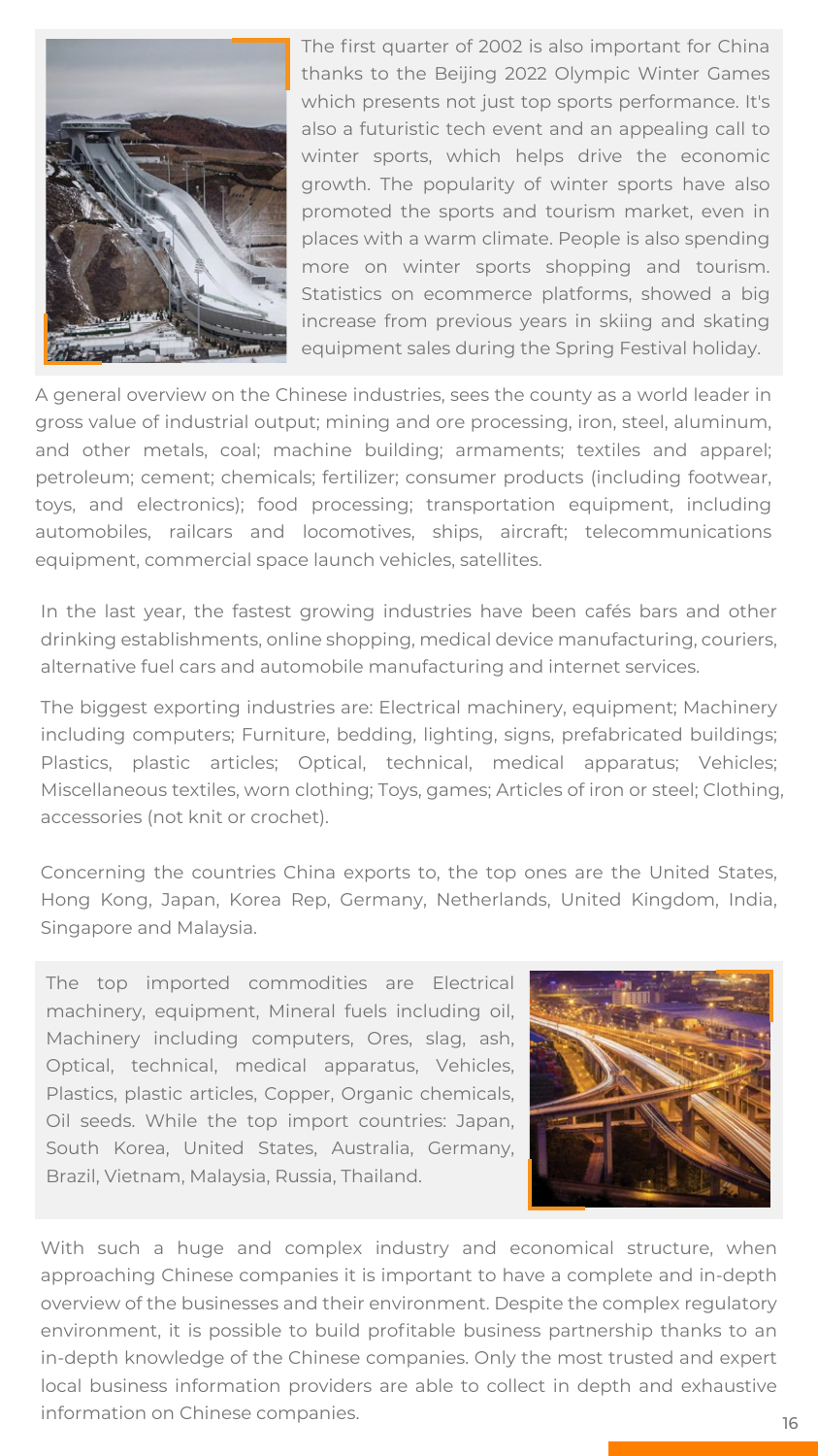Thanks to CRIF Hong Kong, through SkyMinder you can get an updated and complete full business report on all 34 million registered Chinese companies.

All Chinese companies must register at the State Administration for Industry and Commerce (SAIC) which assigns registration procedures to the local AIC offices. The SAIC has a centralized search system, however each provincial AIC office has its own website so there might be some differences based on the AIC offices regarding the company information disclosed to the public.

All SAIC websites can be searched only in Chinese, that is why, for non-Chinese companies it is important to rely on high expertise business providers, able to properly match the Latin alphabet company data with the Chinese ones like CRIF Shanghai's qualified analysts. CRIF Hong Kong reports available through SkyMinder, include all information available at the AIC translated in English.



The most comprehensive report available on SkyMinder is the Full Report, an updated comprehensive report including all available details to evaluate a company situation, including the rating and the credit limit:

Firmographic information including registered Chinese name



CRIF Hong Kong also offers the Slim report, a shorter report with reasonable information to appraise a company situation. Finally, for a very quick check on a Chinese company in order to confirm the registration of the same, on SkyMinder it is possible to purchase the Verification Report, a document which includes basic information on a company.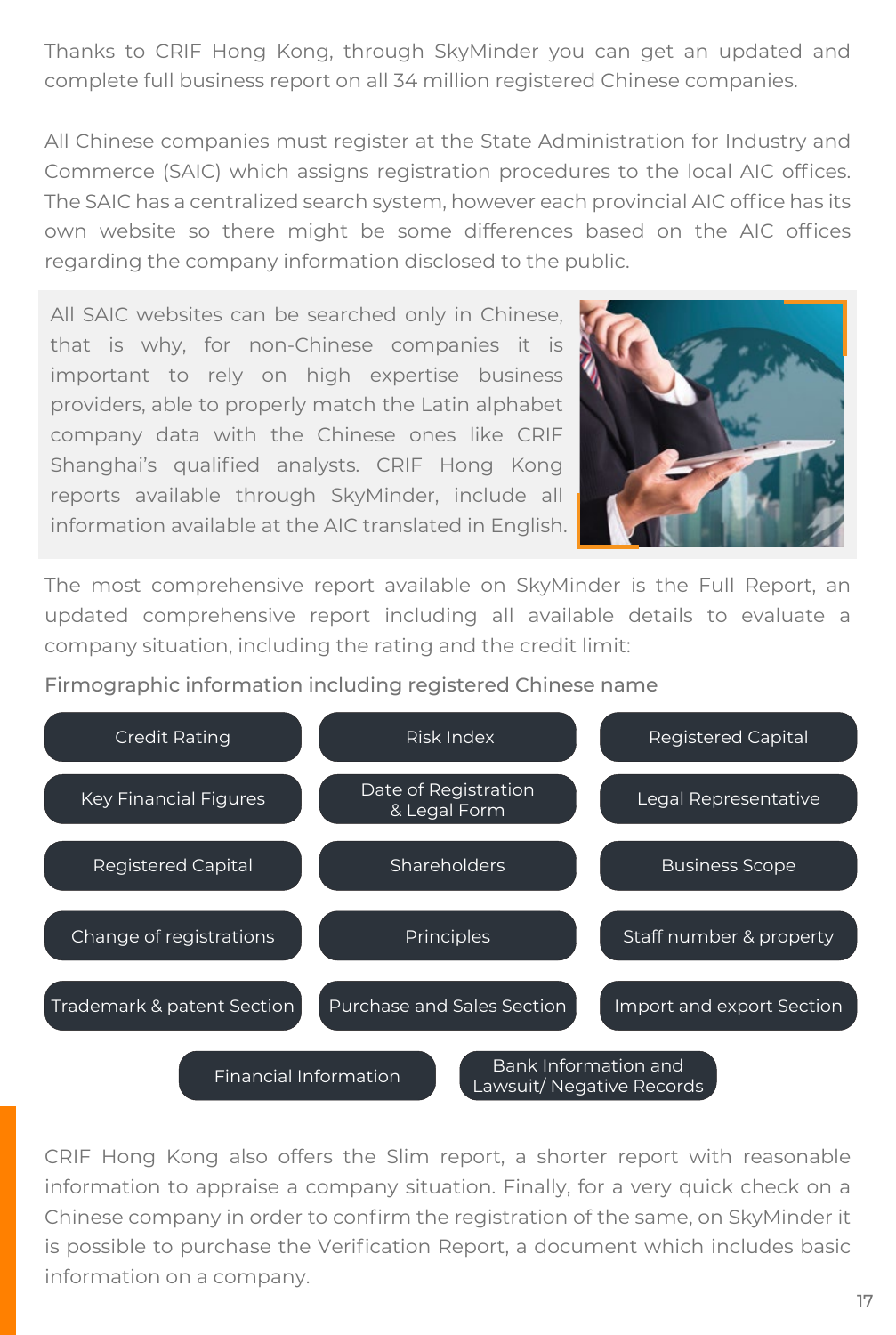# **Quick Infographic**

### **4 Steps to Effective Third-Party Due Diligence – An Infographic**



### 4 Steps to Effective Third-Party Due Diligence



### Who are the third parties?



#### Why due diligence?

Businesses conduct due diligence to evaluate 3rd parties on whether they are exposed to any risk of business or reputation damage. This helps them identify the best partner for their requirements.

### How do you conduct third party due diligence?

#1: Identify the right supplier

Check potential partner's past history with<br>clients to understand the average wait time and consistency in delivering products.

xxxxxxxxx





#### #2: Geographic & demographic assessment

Prepare for economic swings and currency<br>rate fluctuations when dealing with a<br>volatile market space.

#3: Review your due diligence \$\$\$\$\$\$\$\$ process Never stop monitoring your third parties to<br>ensure rightful and timely business. xxxxxxxxx





#### #4: Grab a BIR on the third-party company

Who wouldn't like to make decisions faster?<br>Start with a Business Information Report on<br>your potential partners.

Ask for a Demo Now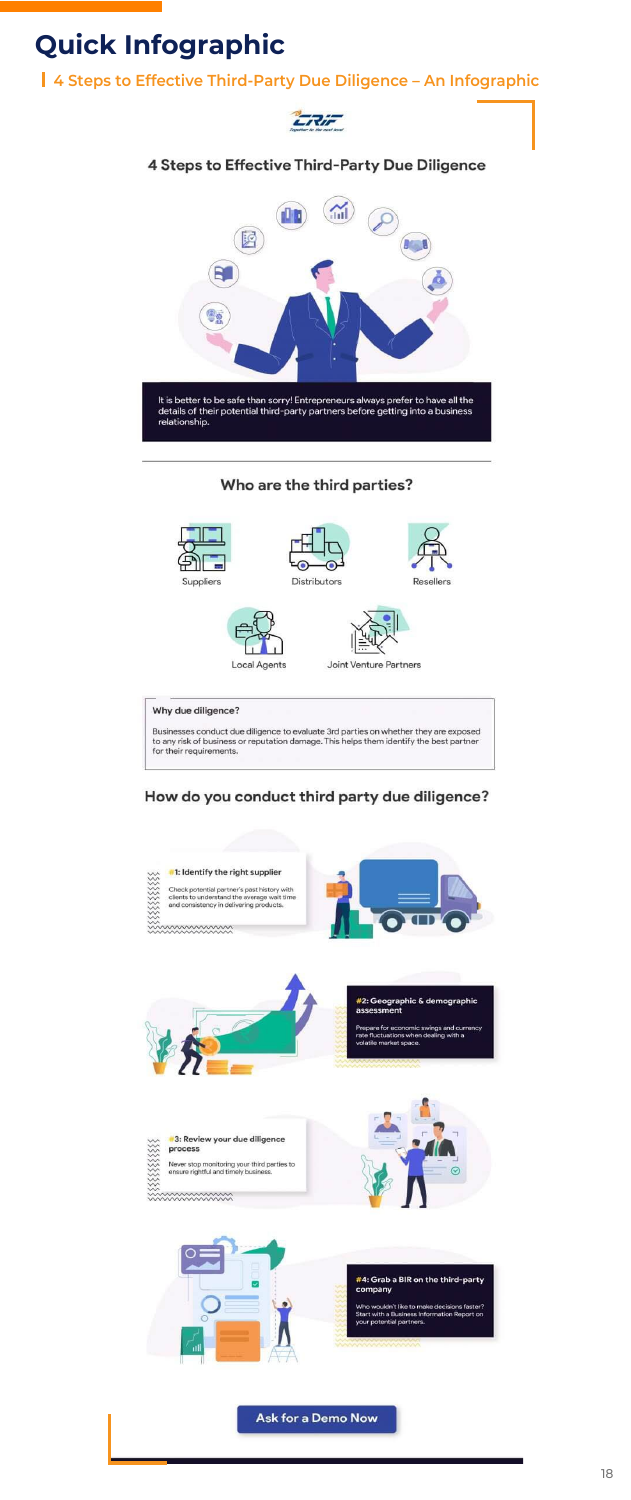# **About CRIF India**

CRIF India is one of India's leading provider of Credit Information, Business Information, Analytics, Scoring, Credit Management and Decisions Solutions.

CRIF's Business Information Report, commonly known as the BIR Report, is a new way of thinking about data and information and how they are linked to each other. Available in 230 countries and territories, CRIF'S Business Information Report contains up to date information collected from various data sources. The report helps in determining a company's profitability, financial trends, and risk. It also provides an in-depth profile of a company, including financial information, legal cases, history of business, ownership details, operational information, and details on related firms and special events that occurred in the past involving company management. It's an industry standard for evaluating both new and existing credit relationships, especially medium-to-high risk accounts. Additionally, it supports a company's other efforts, like marketing and purchasing.

### **CRIF India's Business Information Offerings**